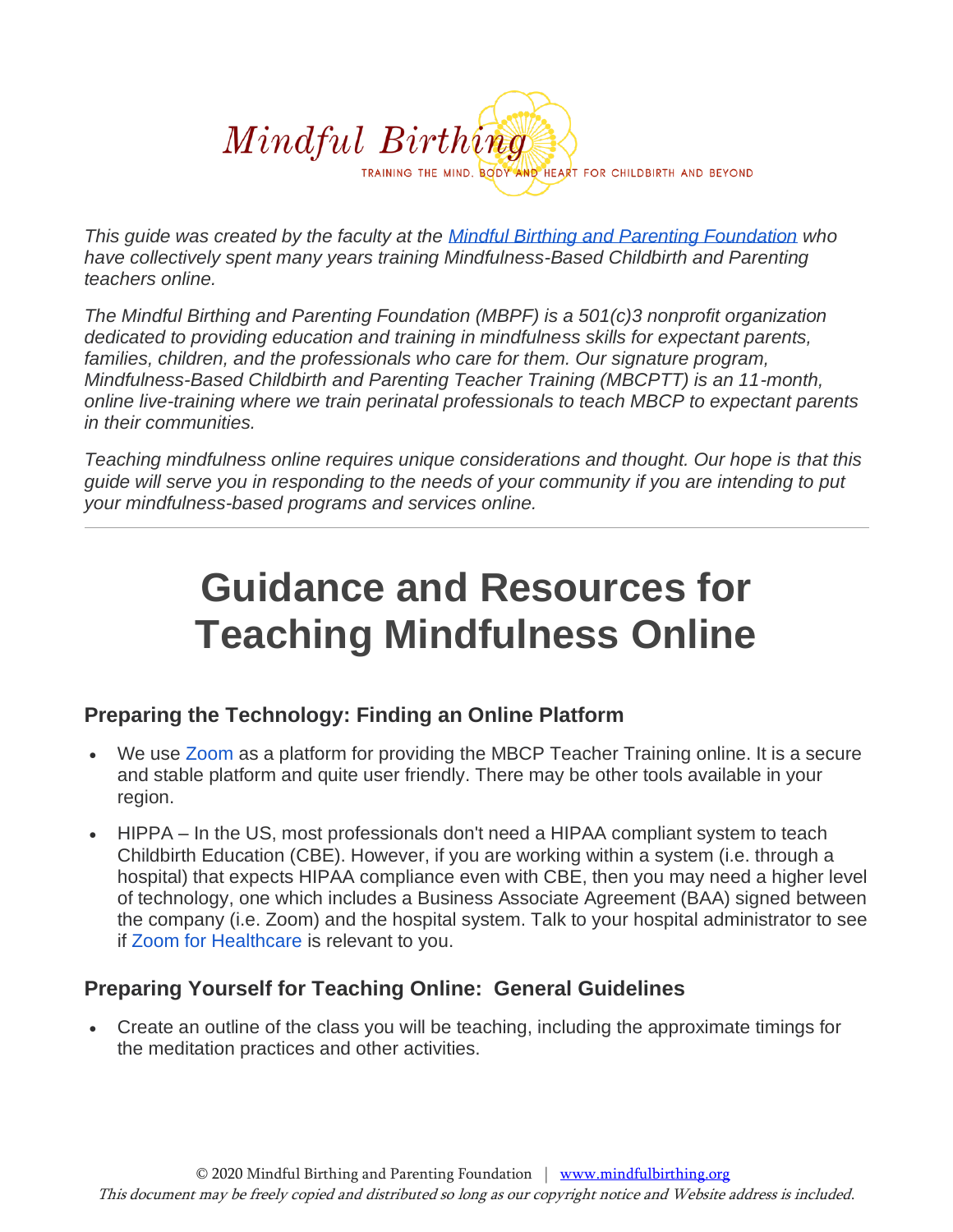- In your outline, remember to include time for a snack break during each class. It takes more concentration to learn online than in a face to face classroom and this can be quite tiring.
- If at all possible, practice all the technological skills you will be using during the class with another teacher or colleague before you begin teaching, such as how to share your screen. This will allow you to become familiar with all the technical skills you will need for the class to run smoothly. Include guiding a meditation online as well as an inquiry session during this practice session.
- Make sure that you know how to create break out rooms for small discussion groups and how to let people know when their time together is almost over. If you are using Zoom, this video provides a good [tutorial.](https://support.zoom.us/hc/en-us/articles/206476093-Getting-Started-with-Video-Breakout-Rooms)
- Close down all other apps on your computer, especially emails or other notifications, before starting the class.
- Make sure to have your poems, meditation bells and water or tea easily within reach. Take care not to ring the meditation bells too close to the microphone, as this can make for an unpleasant hearing experience for the participants.
- Having an easily visible clock that is separate from your online screen clock can be helpful.
- Before each class, take time to do some practice yourself, as much as you can make time for; touch into your deepest intentions for the class.

# **Preparing Participants**

- Have a pre-class Intake interview with your potential participants, just as you would for an in-person course. Email the Intake form to them before your interview and review it with them during the interview. Use the telephone, FaceTime or your online platform if the participants have the technological skills to connect in that way.
- Before the online class begins, send a simple document to participants with information about how to use the platform, how and when to use mute, PC requirements such as Internet speed and possible backup telephone numbers to log onto the platform by telephone if necessary.
- Consider setting up a Facebook group or another online space before the class begins so that participants can connect with each other between classes.
- Working with a tech person who can handle tech problems in case they appear can be a wonderful support for you, especially while you are learning to navigate the skills needed for teaching online. If you are able to have someone who can fulfill the tech person role, give out their email/phone number in case participants experience problems logging in or other issues. (Don't forget that your tech person will need to observe professional confidentiality.) Once you begin teaching a class, it can be very difficult in the moment for you to try to take care of technological problems. You may need the tech person only for the first few sessions until everyone learns how to navigate the platform you are using.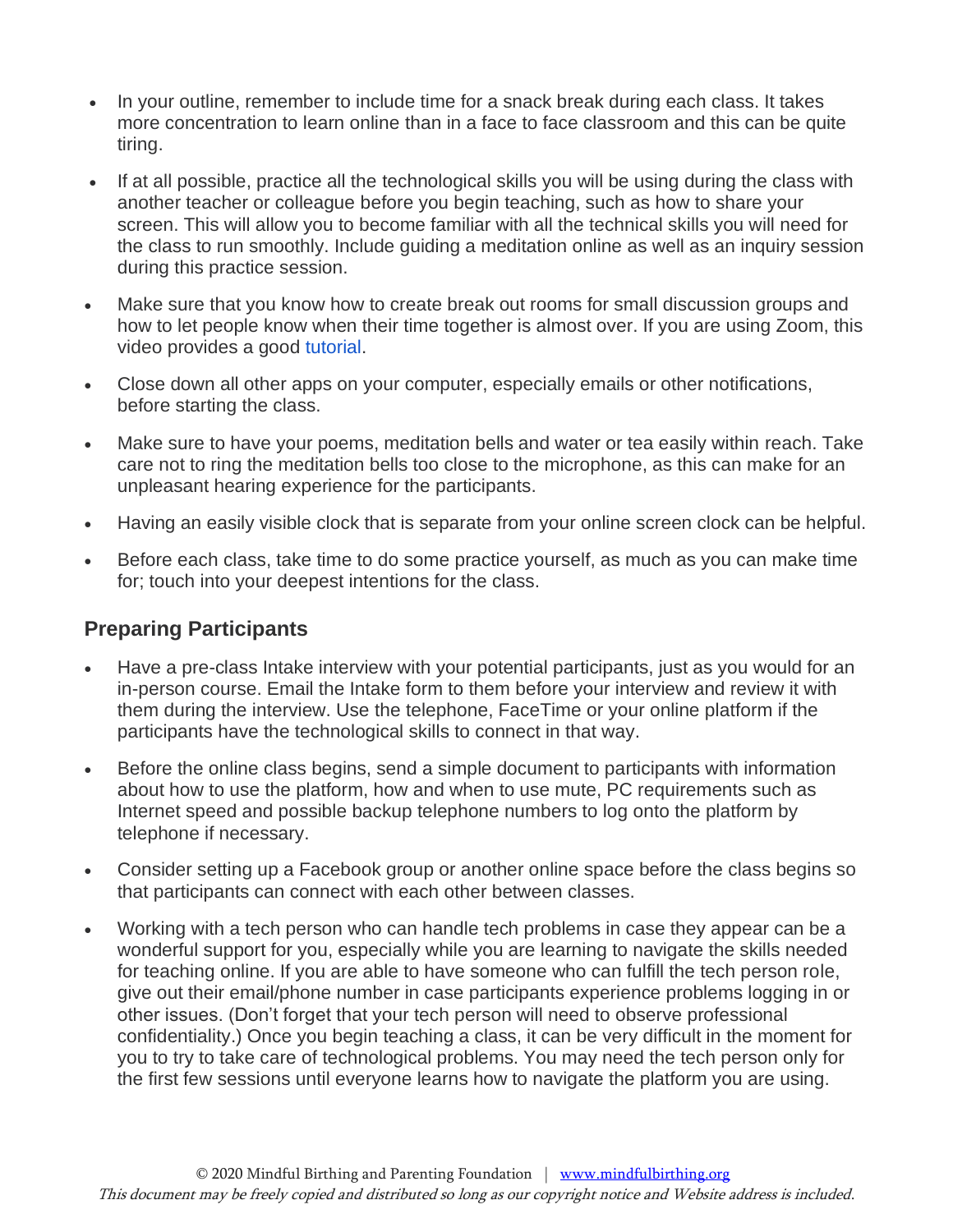#### **Guidance for Participants during the First Class for Managing the Online Learning Environment**

- Protecting the classroom learning environment is important. Ask participants to close the door of the room they are using to create a quiet, secluded space. Request that they turn off/silence their phones if at all possible so everyone can have the opportunity to drop in to this special time together. Follow these guidelines yourself.
- Acknowledge the challenges of using online technology and that there are perhaps different levels of expertise (or lack thereof) including your own that participants may have. There is a learning curve here and everyone is learning together. This acknowledgement can lessen tension with this format for everyone.
- Instruct participants that if they seem to be having difficulty getting a turn to speak, consider waving or raising their hand. You as the instructor need to be alert to these signals. One of the challenges of online teaching is that you, the teacher, have fewer body language clues available to "read the group". Know that you may miss something and bring kindness to the situation, for yourself and the participants.
- A very important guideline for participants is the direction to suspend the use of the chat function during class. Share the rationale for this guideline as a teaching about stress and multitasking; the chat function encourages multi-tasking. It is very distracting for the person writing the chat, for the participants, and for you, the teacher. That being said, the chat function could be deliberately used for particular activities, for example, a horizontal inquiry.
- Ask participants to support their wellbeing and the wellbeing of the group as a whole by being as fully present during class time as possible. To facilitate this, request participants keep their video ON unless something urgent needs to be attended to. Keeping the video on helps reduce the temptation to multi-task.
- Ask participants to put themselves on mute when not speaking unless they are in a small group. It takes time to learn to unmute before speaking, and that's okay. Experiment with using the "mute all" function to help block out extraneous noise.
- Encourage participants to let their voice be heard. Their experiences and observations are valuable and important and when they share, they are contributing to the good of the whole class.
- For some, speaking in a group can be challenging. In an online setting, this may be even more challenging. Offer the teaching that noticing rehearsing before speaking and selfjudgement and the comparing mind that can arise after speaking is a mindfulness practice. Practicing self-compassion before and after speaking can be very helpful.
- Participants can either respond to the urge to speak when it arises or choose to just notice the urge as it arises and passes away.
- For those speaking in a language other than their first language, acknowledge that it could be a challenge for them and thank them for their courage. Encourage them to take their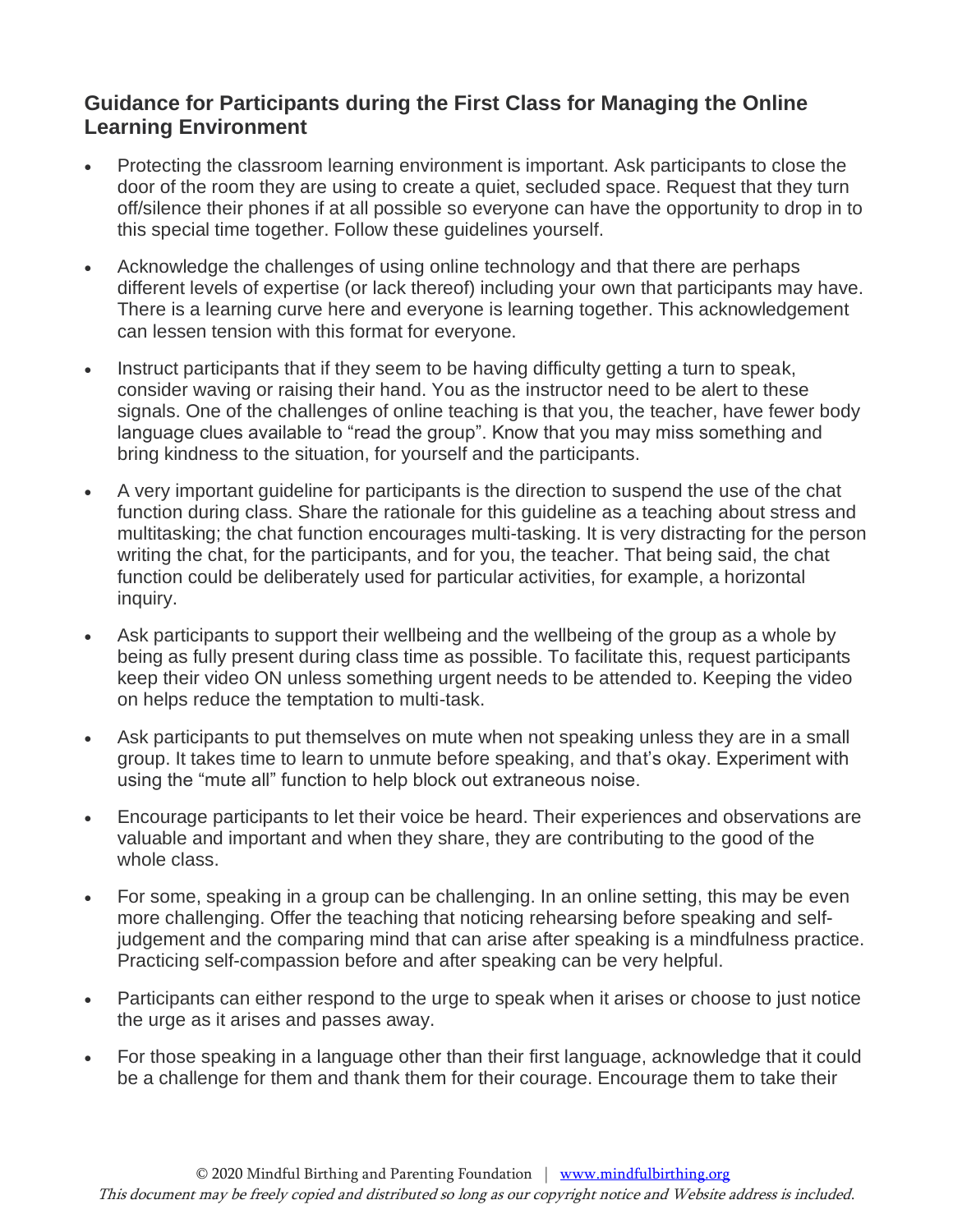time when speaking. What they have to contribute is important. In this learning environment, every person's contribution matters.

# **General Teaching Guidelines and Suggestions**

- Remember, there is a learning curve for everyone, including you, and that can at times be stressful. However online learning allows for the possibility of reaching many in need. It also provides multiple opportunities for the teacher to practice patience and equanimity, as well as kindness for oneself and others.
- Start each class with a roll call using one word or short sentence about how the participant is doing now, in the present moment. This roll call can be very helpful for you to keep track of who is attending and making sure everyone's presence is acknowledged. This is also a way of taking the 'temperature of the group' in the absence of the usual body language clues.
- Starting and ending on time, just as you would in an in-person class, is a way of showing respect for the participants and is recommended. This also helps create a sense of structure, safety and a holding of the group learning environment.
- At the beginning of class, share in a very general way what you expect the flow of that particular class to be. Though you know how much time you will have allotted to each activity, it is helpful not to be too specific about exact times with the participants. This will allow you the flexibility to change plans in the present moment in order to respond to needs or issues that may unexpectedly arise during the class.
- When you break into small groups, teach a bit about mindful speaking and listening and encourage this practice among participants.
- When leading a meditation online, open your eyes every now and then to make sure the WiFi connection is still working!
- Options for the whiteboard or didactic sessions could include using PowerPoint slides in a particular way: A question appears on the slide: What is pain? (just the question). Participants can then speak and share. The answers can be written directly into the PowerPoint slide so everyone can see them. Microsoft Powerpoint / Apple Keynote / Google Slides are useful applications for presenting slides.
- A possibility worth exploring is the use of a [digital drawing tablet](https://www.amazon.com/StarG640-Ultrathin-Graphics-Battery-Free-Pressure/dp/B078YR2MTF) to make teaching the whiteboard more dynamic.
- Consider creatively using appropriate images from established texts for didactic presentations. For example, for MBCP, use images from Mindful Birthing (link)
- Allow time for participants to adjust their device so that they can see you for yoga practice or a body scan.
- Using a Bluetooth headset when teaching movement practices (yoga, walking meditation) is recommended.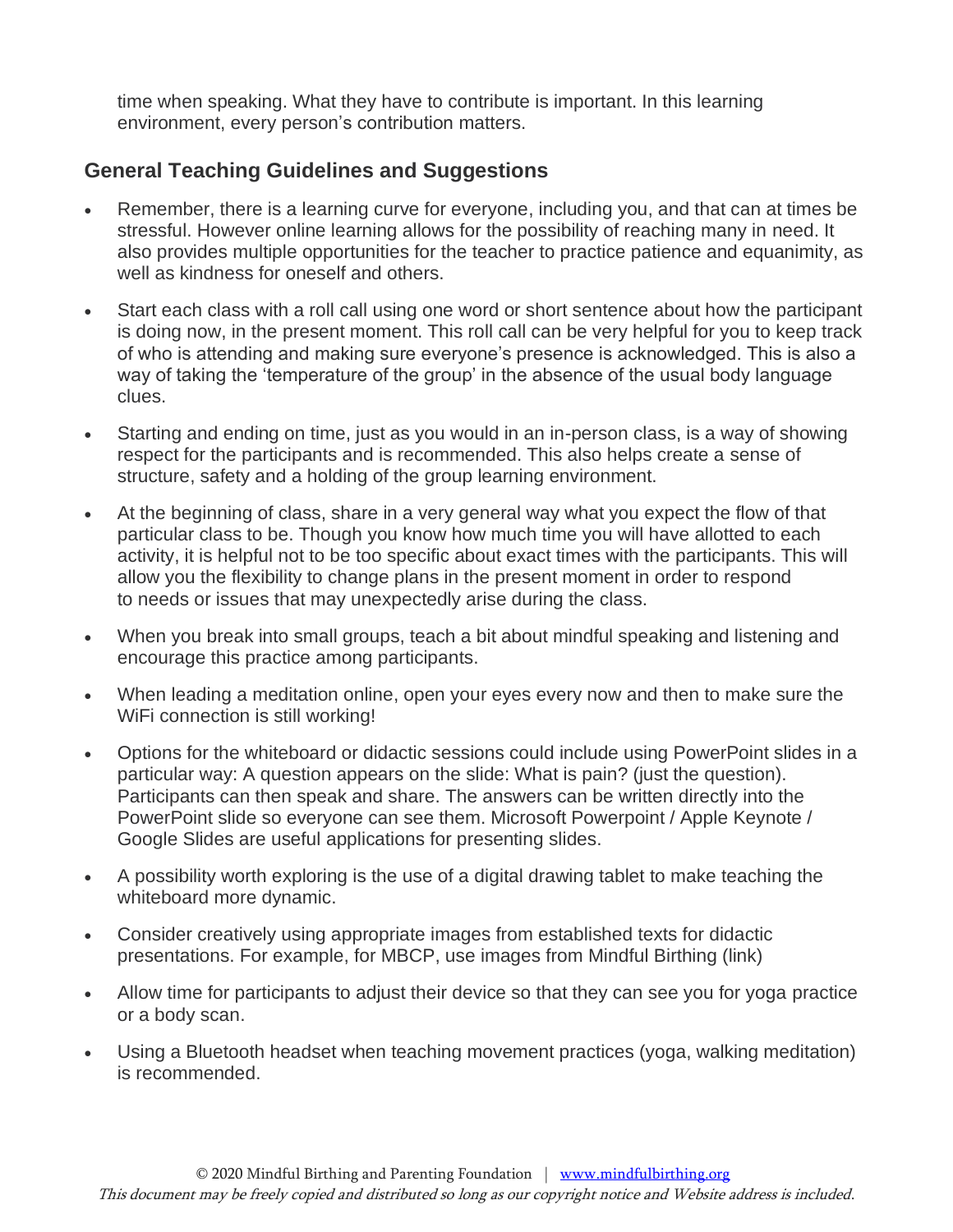- Regarding your teaching space, consider decluttering the background participants will see, the lighting and/or hanging a backdrop.
- In order to communicate your presence, attention and deep listening during online teaching, it is important that participants be able to see your facial expressions. To this end, the camera distance/angle is important. Do your best to arrange your camera so that it is about 18in (45cm) from your face. Make sure your line of sight is aligned with the camera so that you appear to be looking into participants eyes.
- If you have a quiet group or your group is reluctant to share, experiment with building in a little time for a writing reflection after a meditation practice before moving into inquiry. You'll need to ask participants or send an email before the class to prepare for some writing by having pen and notebook/paper handy. Ask participants to write down what came up for them or what they noticed. Open the inquiry by asking participants to share some of what they have written. Writing something down before being asked to speak can help quieter groups open up online.
- Foster community as much as possible. Encourage the use of the Facebook group or other online space you have created for participants to communicate between classes. Experiment. Be creative. Find ways to make the class fun.
- Do remember that your own embodied presence makes a very real difference.

#### **And finally…ENJOY YOURSELF!**

- You will learn a lot, which means you probably will experience times when you wish you would have handled something differently. Remember, there are no "mistakes"; just mistakes.
- You'll probably not be perfect and that's more than okay, because you are perfectly human. Remember, good enough is in fact, good enough.
- Teaching online feels different than teaching an 'in person' class. It takes time to get used to it. Nevertheless, teaching online is still your mindfulness practice. Notice moments of attachment and aversion, of liking and not liking.
- Watch out for that self-judgement when it arises; bring gentleness and kindness to yourself.
- Learn from your participants. Ask the group what they appreciate and what is working for them.
- Pay attention to process as much as to content.
- Share what you learn about teaching online with others.